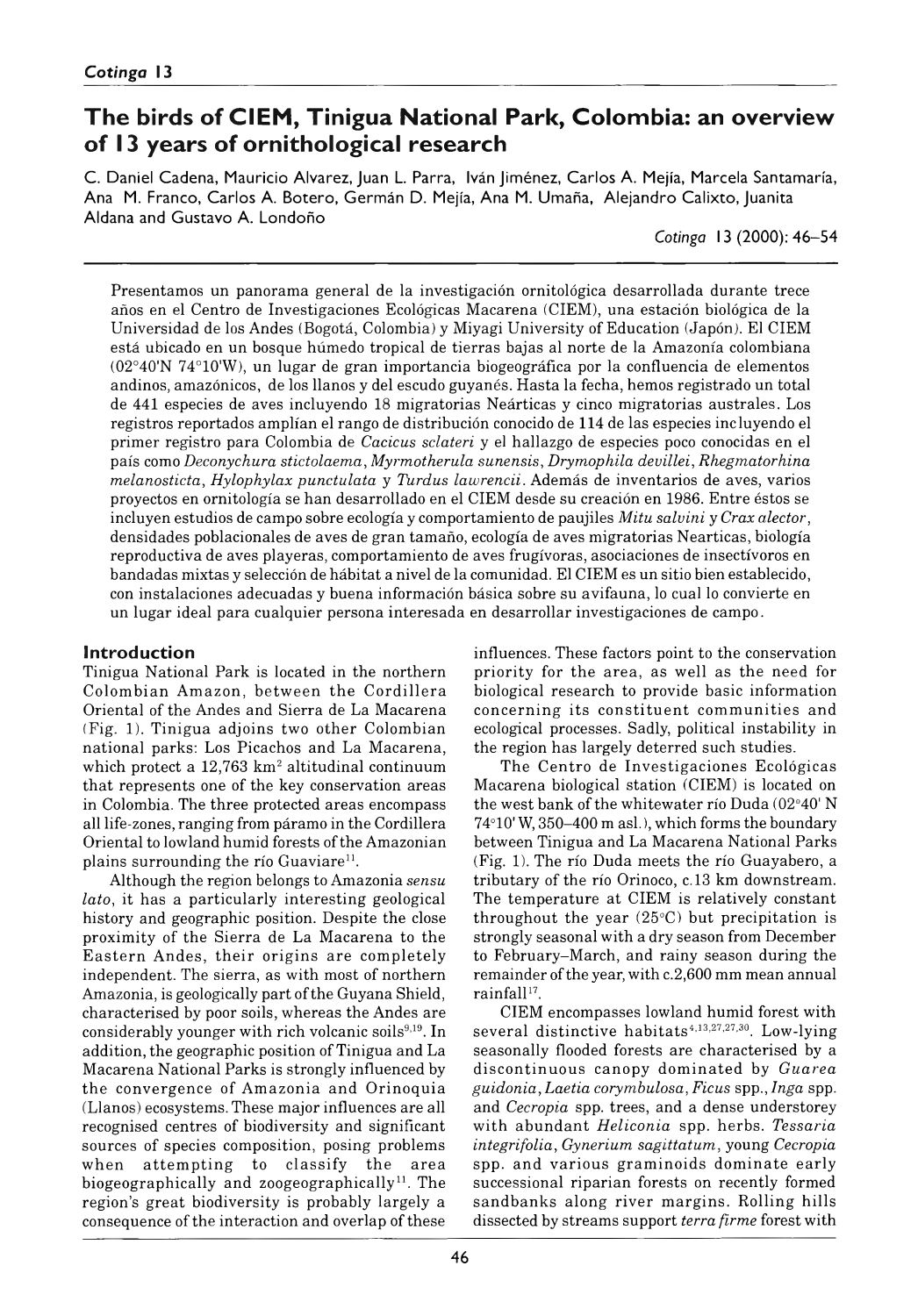a continuous  $20-25$  m-high canopy with emergent trees to 30 m on ridges. Lower, eroded hill slopes and small valleys formed by creeks are covered by open degraded forest, dominated by vines, lianas, bamboo and thick understorey. One 426 ha forest plot surrounding one of three CIEM base camps encompasses primary forest (53% of the total area), open degraded forest (34%), seasonally flooded forest (11%), and riparian and secondary forests with overt human intervention  $(2\%)^{28}$ .

CIEM was created in 1986 through an agreement between Universidad de los Andes, Bogotá, Colombia and Miyagi University of



Figure 1. Location of Tinigua National Park.

Education, Japan. The Colombian and Japanese coordinators since that time have been CAM and K. Izawa. Since the establishment of Tinigua National Park in 1989, Universidad de los Andes has signed special agreements with local environmental authorities in order to work cooperatively in research and education programmes. Since 1988, CIEM has published papers on different projects carried out at the study site in its own journal: *Field studies of New World monkeys, La Macarena.* The journal, which is published annually or biannually, recently changed its name to *Field studies of fauna and flora, La Macarena, Colombia.* Back issues can be obtained from CAM.

Ornithological research at CIEM began in 1986 with non-systematic observations, mist-netting, and specimen collection conducted by CAM, IJ, MA, MS and several other students of Universidad de los Andes. Specimens have been deposited in the ornithological collections of the Instituto de Ciencias Naturales (ICN), Universidad Nacional de Colombia, Bogotá and the Instituto Alexander von Humboldt (IAvH, formerly UNIFEM-INDERENA), Villa de Leyva. Research during the first seven years produced a preliminary bird inventory of 373 species<sup>1</sup>. Bird censuses and mist-netting continue to be undertaken by various researchers and students. This paper presents a summary of the findings from 13 years of ornithological research together with the current inventory of 441 species (Appendix 1). Although the list is still far from complete, with sampling lacking in various m icrohabitats, such as oxbow lakes, bamboo thickets, tree-fall gaps, and forest edges on river banks, the number of species recorded at CIEM falls within the range reported for Neotropical lowland forest localities following long-term studies (e.g. Karr *et al.* 199016).

The avifauna of CIEM includes 18 Nearctic and five austral migrants, while records of 114 species represent significant extensions of the distribution described by Hilty & Brown 1986<sup>12</sup>. Others expand previously reported altitudinal ranges. The following records are particularly noteworthy because the species involved are poorly known in Colombia, with no or very few previous records.

#### **Spot-throated Woodcreeper** *Deconychura stictolaema*

Although suspected to be widespread in the Colombian Amazonia, this species has only been reported from dpto. Putumayo<sup>7</sup>, two localities in dpto. Amazonas<sup>3</sup> (M. Kelsey pers. comm.), southern dpto. Vaupés<sup>5</sup>, and Chiribiquete National Park (F. G. Stiles pers. comm.). Four individuals have been captured (one collected by MA *et al.*, ICN 32489) at CIEM in *terra firme* primary forest.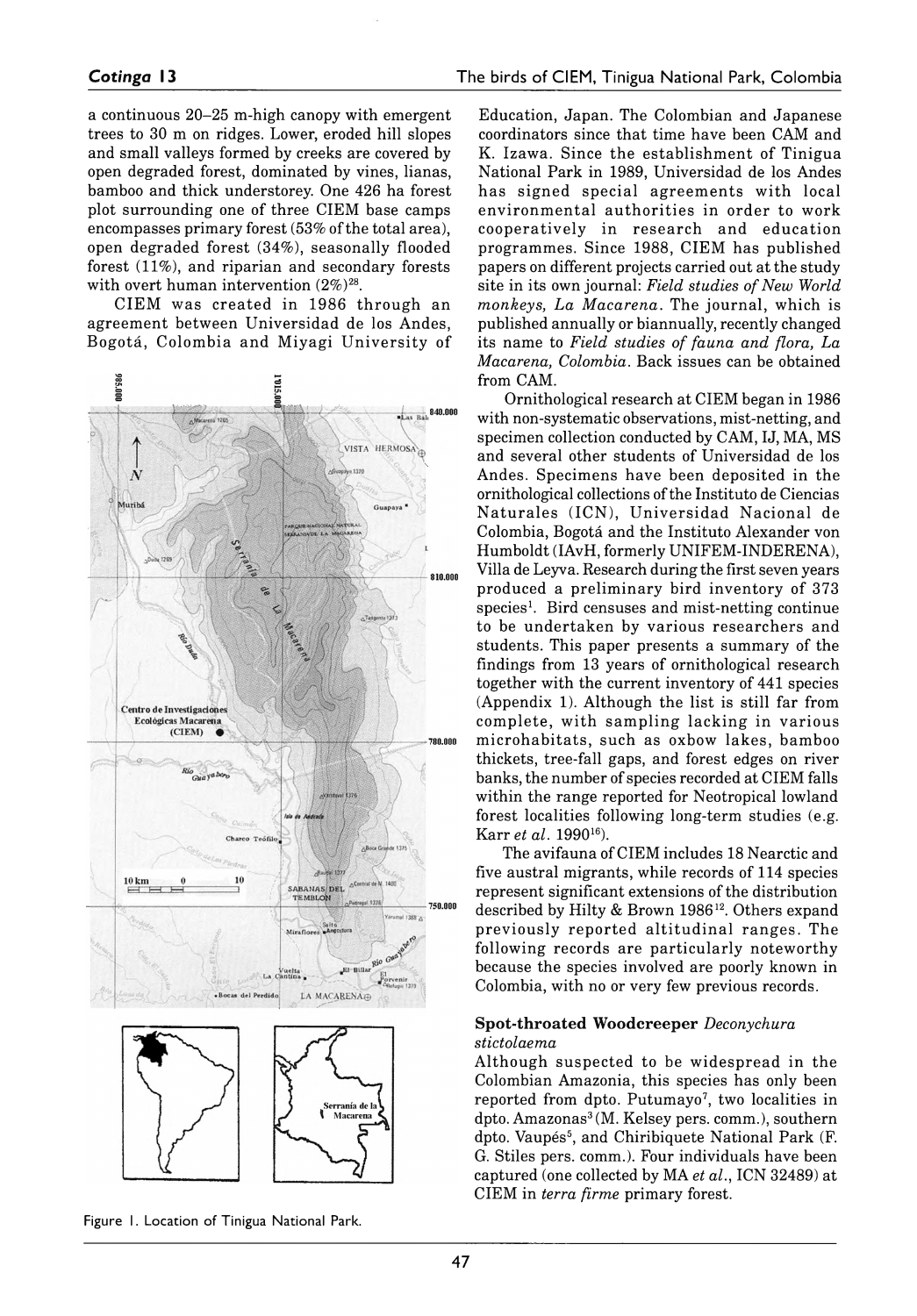### **Rio Suno Antwren** *Myrmotherula sunensis*

The only previous records of this species in Colombia were made in the extreme south-east on the Nariño–Putumayo border near the eastern base of the Andes<sup>12</sup>. A single specimen collected by CAM at CIEM (IAvH 7035) represents a very significant extension of its known range.

# **Striated Antbird** *Drymophila devillei*

Known in Colombia only from two specimens from uncertain localities in dpto. Putumayo $29$ . A pair was observed and repeatedly heard singing in a bamboo thicket in seasonally flooded forest, very close to a river bank, in June 1997. Vocalisations were recorded by IJ and deposited in the Library of Natural Sounds at Cornell University, Ithaca, NY. The species' specific bamboo microhabitat requirements<sup>18,22</sup> probably account for its apparently patchy distribution.

#### **Hairy-crested Antbird** *Rhegmatorhina melanosticta*

This 'professional' ant follower was known in Colombia only from two localities in dpto. Putumayo<sup>7,32</sup> and recently from Chiribiquete and La Paya National Parks (F. G. Stiles pers. comm.), and Serranía de los Churumbelos, dpto. Cauca (P. Salaman pers. comm.). Several sight records have been made at CIEM, both in *terra firme* primary and open degraded forests.

# **Dot-backed Antbird** *Hylophylax punctulata*

Known from one Colombian specimen (FMNH, Chicago) from Río Guapaya, Sierra de La Macarena, collected by K. von Sneidern in 1957 and previously misidentified as *H. naevia*23 (D. E. Willard pers. comm.). This species is patchily distributed and its distribution poorly known<sup>22</sup>. At CIEM, a male was trapped and photographed in 1997 by JA and CAB in *terra firme* forest very close to seasonally flooded forest, which appears to be its usual habitat $24$ .

# **Lawrence's Thrush** *Turdus lawrencii*

Known in Colombia only from specimens obtained in Leticia<sup>20</sup> and Putumayo<sup>7</sup> and sightings in Vaupés<sup>5,12</sup> and Amazonas<sup>3</sup> (M. Kelsey pers. comm.). *Turdus lawrencii* is the least known of the *Turdus* that breed in Amazonia and is patchily distributed, often being absent from apparently appropriate habitat<sup>10</sup>. Three observed and one collected (ICN 32026) at CIEM by MA *et al.* in 1995 in *terra firme* forest represent the northernmost records for the species.

# **Ecuadorian Cacique** *Cacicus sclateri*

The occurrence of this poorly known species was considered possible but unconfirmed in southern Colombia14. A pair observed by CAB at CIEM in April 1996 nested on an isolated aquatic ceiba

*Pseudobombax munguba* in the middle of an oxbow lake. Unfortunately, no specimens were obtained due to the inaccessibility of the nest.

# **Specific projects at CIEM**

Aside from general bird inventories, several specific ornithological projects have been conducted at CIEM. A brief summary of some, largely unpublished, studies is presented, with further details being available from CDC.

The most important project at CIEM has been the pioneer work on the ecology of curassows (Cracidae) in the wild. MS and AMF commenced the project in 1990, habituating a pair of Salvin's Curassows *Mitu salvini* to the presence of human observers. This permitted the observers (and subsequent researchers) to follow the curassow pair and their young for extended time periods at very close range (2–5 m) and make very detailed observations on their behaviour. After intensive fieldwork, valuable information was collected for this species on diet composition, foraging behaviour, spatial requirements, reproductive biology, parental care, seed dispersal and predation, and population density8,24. A complementary study focused on the importance of these birds as seed predators and dispersers<sup>6</sup>. Stevenson<sup>26</sup> provides information on population densities of both *Mitu salvini* and Black Curassow *Crax alector,* along with other cracids occurring at CIEM: Speckled Chachalaca *Ortalis g u tta ta* , B lue-throated Piping-Guan *Pipile cumanensis* and Spix's Guan *Penelope jacquacu.* His censuses also included Grey-winged Trumpeters *Psophia crepitans.* Since 1994, *Crax alector* has also been studied at CIEM, with researchers focusing on the species' diet composition, spatial requirements, reproductive biology and feeding of the young. Recent research on curassows at CIEM has been conducted by IJ *et al.* and has focused on foraging behaviour and use of space, its variation over different time periods, and its relationship to the availability of food. Future work on curassows will include a comparative study on the ecology of *M. salvini* and *C. alector* and relationships to fruit availability, and a doctoral dissertation that endeavours to determine how curassows select their diet. Details are available from IJ.

CIEM was one of five Colombian localities selected for censuses and banding of Nearctic migrants in 1991 and 1992 by MA, IJ, K. Schuetze and G. W. Kaiser of Universidad de los Andes and the Programa Latino America of the Canadian Wildlife Service (CWS). Presently, AC in conjunction with Dr K. A. Hobson (CWS-University of Saskatchewan) is studying the migration biology of four Nearctic passerines (*Catharus ustulatus*, *Dendroica striata*, *Setophaga ruticilla*, and *Seiurus noveboracensis*) at CIEM. This is part of a major project that plans to establish the connection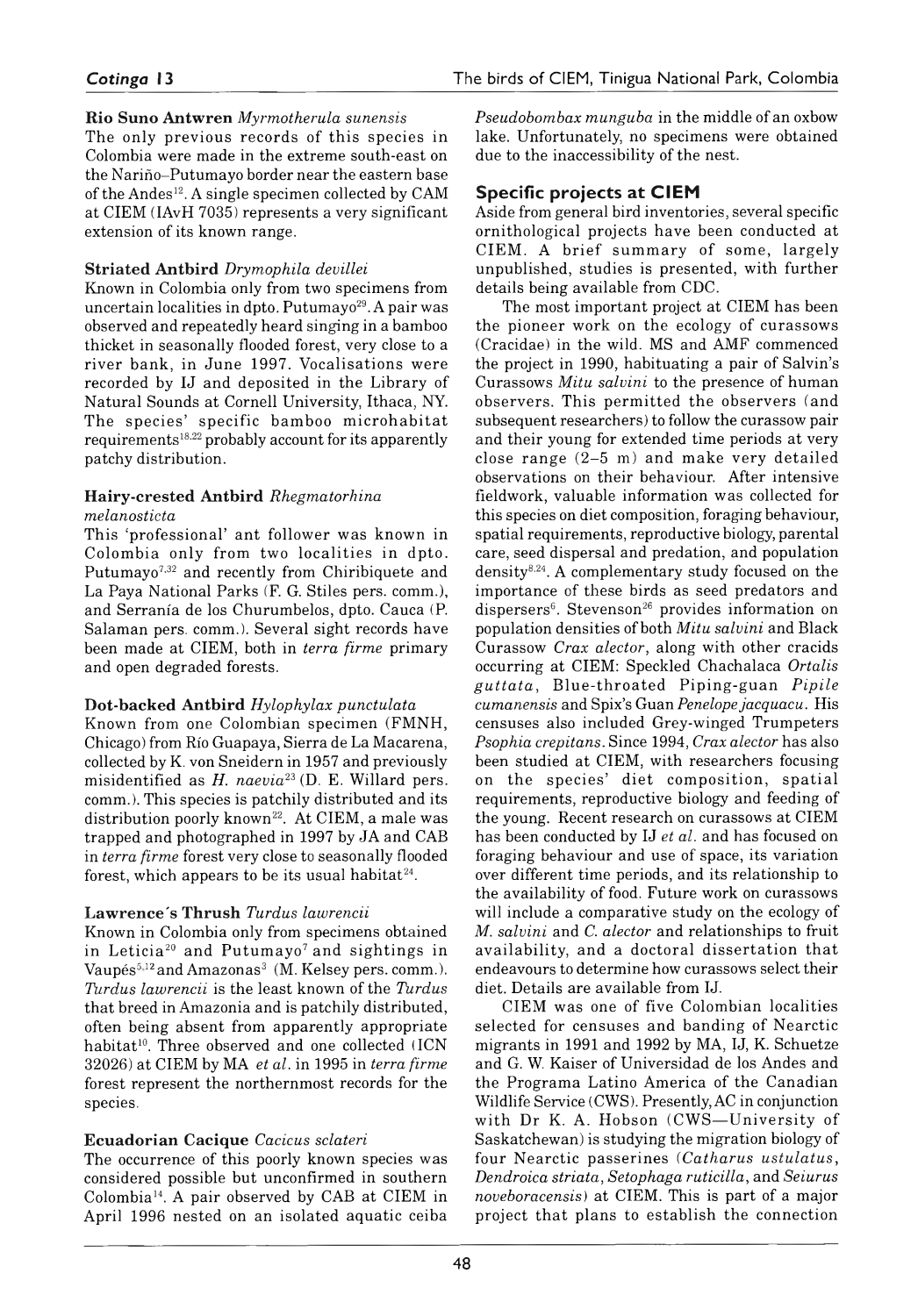between breeding and wintering sites for different populations of these and other Nearctic migrants. Further analyses including the use of genetic tags and stable isotopes will provide data on the origin of the birds wintering at CIEM, and long-term monitoring will aid in determining the importance of this region for the conservation of migrant birds.

Various species nest on the extensive sand shores of the río Duda during the dry season. Detailed studies have been performed on the breeding biology of some of these: Pied Lapwing *Vanellus cayanus* by IJ and CAM15, and Large-billed *Phaetusa simplex* and Yellow-billed Terns *Sterna* superciliaris by J. C. Verhelst<sup>31</sup>.

Two studies involving frugivores have been completed at CIEM: the natural history and reproductive biology of Purple-throated Fruitcrow *Querula purpurata* by J. D. Amaya<sup>2</sup>, and on the assemblages of diurnal fruit-eating arboreal vertebrates at fig trees by IJ, MA and CAM.

CAB and JA, concentrating on species composition and role within flocks, their daily activities, habitat use and home range size have studied mixed insectivorous species foraging flocks in the understorey. In progress, since 1995, is a longterm project on habitat selection of forest birds, directed by MA, in which several students of Universidad de los Andes have participated. Systematic censuses and mist-netting have been carried out in riparian, seasonally flooded, and *terra firme* forests. In addition, more than 130 hours of bird vocalisations have been recorded by MA and IJ. Once processed, at the Sound Bank of the Instituto Alexander von Humboldt, it is likely that several new species will be added to the area's avifauna.

As demonstrated, CIEM is a well-established site with facilities and good baseline bird data, ideal for anyone wishing to conduct research. Those wishing to visit CIEM should contact Carlos A. Mejia to arrange permission, accommodation and receive specific access details. Two or three days are required to reach CIEM from Bogotá. The trip has three main stages: Bogotá–Villavicencio (fourhour bus ride or 30 minute flight), Villavicencio-La Macarena (one hour flight), and La Macarena-CIEM (c.8 hours upriver, depending on weather conditions).

### **Acknow ledgem ents**

This paper was improved with comments and information provided by Paul Salaman, Gary W. Kaiser, Martin Kelsey, Pablo R. Stevenson, F. Gary Stiles, David E. Willard and Nicolás Reyes. Those involved in curassow projects aside from the authors and those cited above include: Ximena Bernal, Jaqueline Carmona, María Clara Castellanos, Marisol Escaño, Jimena Forero, Jorge Molina, Juan Carlos Sánchez, Juan Gabriel Soler and Paola

Zuluaga. Students participating in field courses at CIEM provided much useful information. For their support in the field we thank the late Gerardo Sanabria, Alvaro Sanabria and Ramiro Montealegre. The Japan-Colombia agreement allowed us to work at CIEM.

### **References**

- 1. Alvarez, M., Jiménez, I., Mejía, C. A. & Santamaría, M. (1993) Bird species at the CIEM, Tinigua National Park: a partial list. *Field studies of New World Monkeys, La Macarena, Colombia* 8: 33–40.
- 2. Amaya, J. D. (1997) Biología reproductiva y aspectos de historia natural de *Querula purpurata* (Aves: Cotingidae) en un bosque del Parque Nacional Natural Tinigua (Meta, Colombia). Universidad de los Andes, Bogotá: BSc. thesis.
- 3. Andrade, G. I. & Rubio-Torgler, H. (1994) Sustainable use of the tropical rain forest: evidence from the avifauna in a shiftingcultivation habitat mosaic in the Colombian Amazon. *Conserv. Biol.* 8: 545–554.
- 4. Anonymous (1997) The study site: a brief description. *Field studies of fauna and flora, La Macarena, Colombia* 10: 5.
- 5. Bennett-Defler, S. (1994) Las aves de la estación Capará: una lista preliminar de especies. *Trianea (Act. Cient. Tecn. INDERENA)* 5: 379– 400.
- 6. De los Ríos, P. T. (1997) Dispersión y depredación de semillas por paujiles *Mitu salvini* (Aves: Cracidae) en la Amazonia colombiana. Universidad de los Andes, Bogotá: BSc. thesis.
- 7. Fitzpatrick, J. W. & Willard, D. E. ( 1982) Twentyone bird species new or little known from the Republic of Colombia. *Bull. Brit. Orn. Club* 102: 153–158.
- 8. Franco, A. M. & Santamaría, M. (1997) Biología reproductiva del paujil *Mitu salvini.* In: Strahl, S. D., Beaujon, S., Brooks, D. M., Begazo, A., Sedaghatkish, G. & Olmos, F. (eds.) *The Cracidae: their biology and conservation.* Blaine, WA: Hancock House Publishers.
- 9. Gentry, A. H. (1990) La región Amazónica. In: Villegas, J. B. & Uribe, C. (eds.) *Selva Húmeda de Colombia.* Bogotá: Villegas Editores.
- 10. Hardy, J. W. & Parker, T. A. (1997) The nature and probable function of vocal copying in Lawrence's Thrush, *Turdus lawrencii. Orn, Monogr.* 48: 307–320.
- 11. Hernández, J. L, Sánchez, H., Rodríguez, J. V, Castaño, C., Cano, M. & Mejia, I. (1998) Parque Nacional Natural Sierra de La Macarena. In: Castaño-Uribe, C. & Cano, M. (eds.) *El sistema de Parques Nacionales Naturales de Colombia,* Bogotá: Ed. Nomos.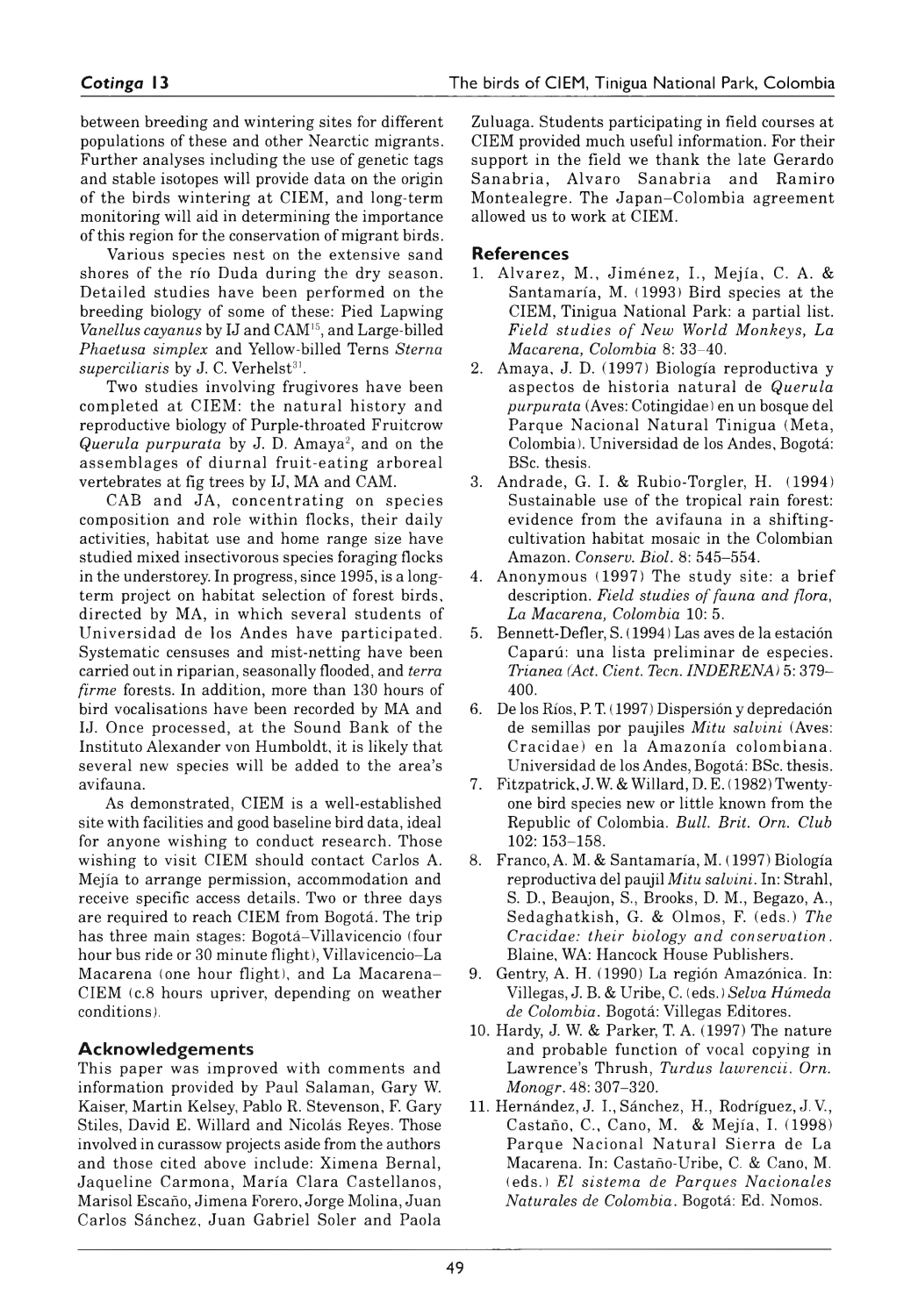- 12. Hilty, W. L. & Brown, S. L. (1986) *A guide to the birds of Colombia.* Princeton: Princeton University Press.
- 13. Hirabuki, Y. (1990) Vegetation and landform structure in the study area of La Macarena: a physiognomic investigation. *Field studies of New World monkeys, La Macarena, Colombia* 3: 35–48.
- 14. Jaramillo, A. & Burke, P. (1999) *New World blackbirds: the icterids.* Princeton: Princeton University Press.
- 15. Jiménez, I. & Mejia, C. A. (1998) Breeding biology of *Hoploxypterus cayanus* (Charadriidae) at the río Duda. *Field studies of fauna and flora, La Macarena, Colombia* 12: 3–7.
- 16. Karr, J. R., Robinson, S. K., Blake, J. G. & Bierregaard, R. O. (1990) Birds of four Neotropical forests. In: Gentry, A. H. (ed.) *Four Neotropical rainforests.* New Haven: Yale University Press.
- 17. Kimura, K., Nishimura, A., Izawa, K. & Mejia, C. A. (1994) Annual changes of rainfall and temperature in the tropical seasonal forest at La Macarena Field Station, Colombia. *Field studies of New World monkeys, La Macarena, Colombia* 9: 1–3.
- 18. Kratter, A. W. (1997) Bamboo specialization in Amazonian birds. *Biotropica* 29: 100–110.
- 19. Mejia, C. A. (1995) *Fauna de La Serranía de La Macarena.* Bogotá: Amazonas Editores & Ediciones Uniandes.
- 20. Morales, J. E. (1979) Primer registro para Colombia de *Turdus lawrencii* Coues (Aves: Turdidae). *Lozanía (Acta Zoológica Colombiana)* 29: 2–4.
- 21. Parker, T. A., Stotz, D. F. & Fitzpatrick, J. W. (1996) Ecological and distributional databases. In: Stotz, D. F, Fitzpatrick, J. W., Parker, T. A. & Moskovits, D. K. *Neotropical birds: ecology and conservation.* Chicago: University of Chicago Press.
- 22. Parker, T. A., Stotz, D. F. & Fitzpatrick, J. W. (1997) Notes on avian bamboo specialists in southwestern Amazonian Brazil. *Orn. Monogr.* 48: 543–547.
- 23. Ridgely, R. S. & Tudor, G. (1994) *The birds of South America,* 2. Austin: University of Texas Press.
- 24. Santamaría, M. & Franco, A. M. (1997) Hábitos alimenticios del paujil *Mitu salvini* en el Parque Nacional Natural Tinigua, Colombia. In: Strahl, S. D., Beaujon, S., Brooks, D. M., Begazo, A., Sedaghatkish, G. & Olmos, F. (eds.) *The Cracidae: their biology and conservation.* Blaine, WA: Hancock House Publishers.
- 25. Sibley, C. G. (1996) *Birds of the world.* Version 2.0. Cincinnati: Thayer Birding Software.
- 26. Stevenson, P. R. (1996) Censos diurnos de mamíferos y algunas aves de gran tamaño en el Parque Nacional Tinigua, Colombia. *Universitas Scientiarum* 3: 67–81.
- 27. Stevenson, P. R., Quiñones, M. J. & Ahumada, J. A. (1994) Ecological strategies of woolly monkeys (*Lagothrix lagotricha*) at Tinigua National Park, Colombia. Amer. *J. Primatology* 32: 123–140.
- 28. Stevenson, P. R., Castellanos, M. C. & Medina, A. P. (1999) Elementos arbóreos de los bosques de un plano inundable en el Parque Nacional Natural Tinigua, Colombia. *Caldasia* 21: 38– 49.
- 29. Stotz, D. F. (1990) First specimens of *Drymophila devillei* from Colombia. *Bull. Brit. Orn. Club* 110: 37–38.
- 30. Takehara, A. & Hirabuki, Y. (1991) Population structure of *Tessaria integrifolia* (Asteraceae) on newly deposited riverine soils. *Field studies of New World monkeys, La Macarena, Colombia* 5: 25-29.
- 31. Verhelst, J. C. (1996) Biología de anidación de *Phaetusa simplex* y *Sterna superciliaris* (Laridae) en las playas del río Duda, Parque Nacional Natural Tinigua, Colombia. Universidad de los Andes, Bogotá: BSc. thesis.
- 32. Willis, E. O. (1969) On the behavior of five species of *Rhegmatorhina*, ant-following antbirds of the Amazon basin. *Wilson Bull.* 81: 363–395.

# **C. Daniel Cadena**

(1) *Departamento de Ciencias Biológicas, Universidad de los Andes, Apartado Aéreo 110229, Bogotá, Colombia. E-mail: [cadenas@polcola.com.co.](mailto:cadenas@polcola.com.co)*

### **Mauricio Alvarez**

(2) *Instituto Alexander von Humboldt, Claustro de San Agustín, Villa de Leyva, Boyacá, Colombia, Email: [maramfm@colomsat.net.co.](mailto:maramfm@colomsat.net.co)*

### **Juan L. Parra**1

*E-mail: [gparra@andinet.com.](mailto:gparra@andinet.com)*

### **Iván Jiménez**

*Department of Biology, University of Missouri–St. Louis, 8001 Natural Bridge Road, St. Louis MO 63121-4499, USA. E-mail: [s1023355@admiral.umsl.edu](mailto:sl023355@admiral.umsl.edu).*

### **Carlos A. Mejía**1

*E-mail: [cmejia@uniandes.edu.co.](mailto:cmejia@uniandes.edu.co)*

# **Marcela Santamaría**

*E-mail: marxelas@inpa.gov.br.*

### **Ana M. Franco**2

*E-mail: [maramfm@colomsat.net.co](mailto:maramfm@colomsat.net.co).*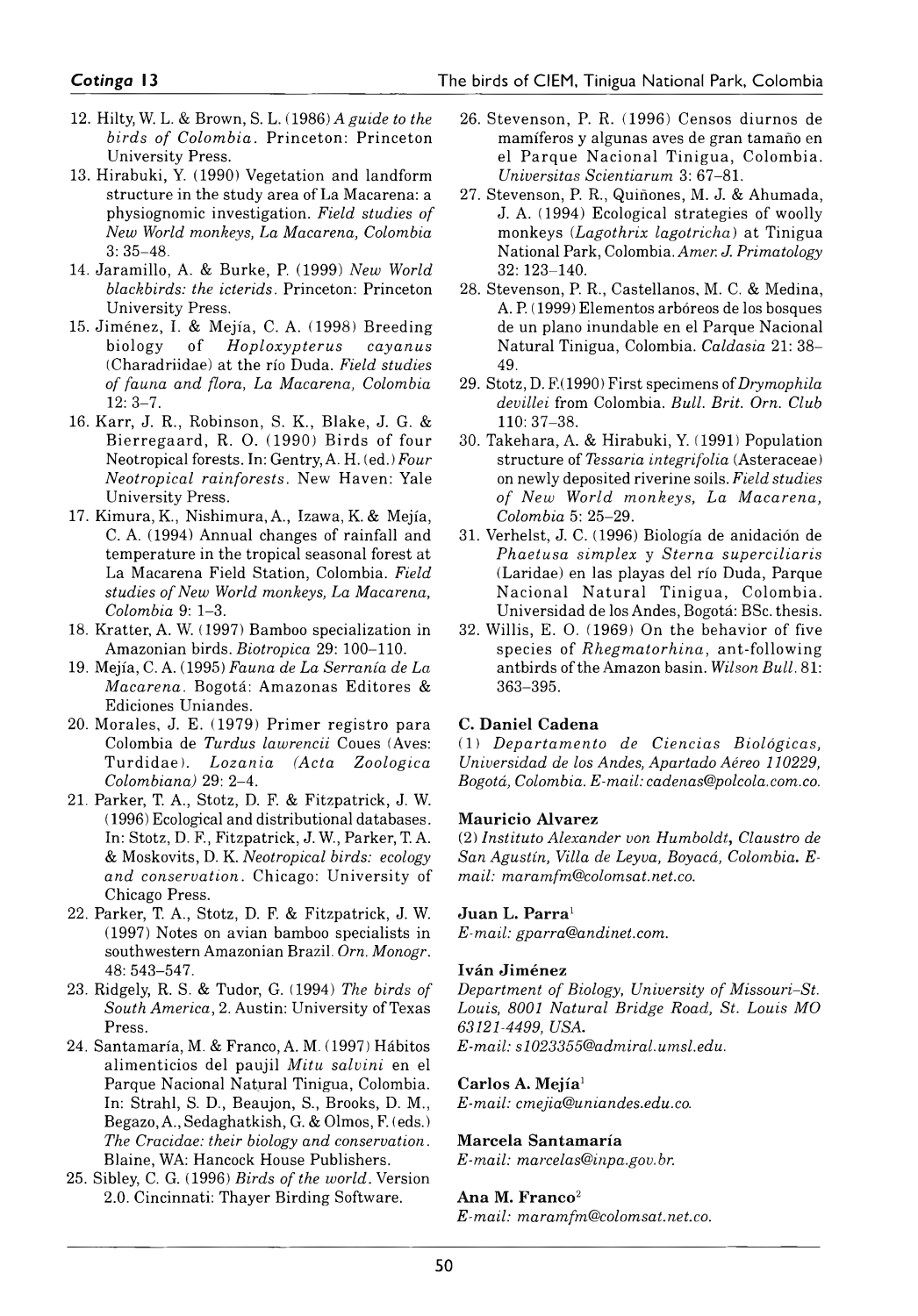#### Cotinga 13

Carlos A. Botero<sup>1</sup>  $E$ -mail: cabt $6000$ @inter.net.co.

Germán D. Meiía<sup>1</sup> E-mail: germanmitu@yahoo.com.

Ana M. Umaña E-mail: amuv@hotmail.com.

#### Alejandro Calixto

Centro de Investigaciones Ecológicas Macarena, Apartado Aéreo 270175, Bogotá, Colombia. E-mail: acalixto@hotmail.com.

#### Juanita Aldana<sup>1</sup>

E-mail: j\_aldana@yahoo.com.

#### Gustavo A. Londoño<sup>1</sup>

E-mail: gustavolondono@usa.net.

Appendix 1. Bird species recorded at CIEM, Tinigua National Park, Colombia.

English and scientific names follow Sibley (1996)<sup>25</sup>. Sequence follows Hilty & Brown (1986)<sup>12</sup>.

 $(*)$  = Range extension  $(N)$  = Nearctic migrant  $(A)$  = Austral migrant

Subspecies are mentioned only when relevant to migratory status.

Great Tinamou Tinamus major White-throated Tinamou Tinamus guttatus Cinereous Tinamou Crypturellus cinereus Little Tinamou Crypturellus soui Undulated Tinamou Crypturellus undulatus Variegated Tinamou Crypturellus variegatus \* Neotropic Cormorant Phalacrocorax brasilianus Anhinga Anhinga anhinga Great Blue Heron Ardea herodias \* Cocoi Heron Ardea cocoi Great Egret Ardea alba Snowy Egret Egretta thula Little Blue Heron Egretta caerulea Green Heron Butorides virescens (N) Striated Heron Butorides striatus Agami Heron Agamia agami Cattle Egret Bubulcus ibis Whistling Heron Syrigma sibilatrix \* Capped Heron Pilherodius pileatus Black-crowned Night-heron Nycticorax nycticorax Rufescent Tiger-heron Tigrisoma lineatum Boat-billed Heron Cochlearius cochlearia Wood Stork Mycteria americana Green Ibis Mesembrinibis cayennensis \* Whispering Ibis Phimosus infuscatus Scarlet Ibis Eudocimus ruber Roseate Spoonbill Ajaia ajaja Horned Screamer Anhima cornuta White-faced Whistling-duck Dendrocygna viduata Black-bellied Whistling-duck Dendrocygna autumnalis \* Orinoco Goose Neochen jubata Blue-winged Teal Anas discors (N)

Muscovy Duck Cairina moschata Turkey Vulture Cathartes aura Greater Yellow-headed Vulture Cathartes melambrotus Black Vulture Coragyps atratus King Vulture Sarcoramphus papa Osprey Pandion haliaetus (N) Swallow-tailed Kite Elanoides forficatus Pearl Kite Gampsonyx swainsonii Snail Kite Rostrhamus sociabilis \* Double-toothed Kite Harpagus bidentatus Plumbeous Kite Ictinia plumbea Crane Hawk Geranospiza caerulescens Tiny Hawk Accipiter superciliosus White Hawk Leucopternis albicollis Great Black-hawk Buteogallus urubitinga Savanna Hawk Buteogallus meridionalis \* Black-collared Hawk Busarellus nigricollis \* Grey-lined Hawk Buteo nitidus \* Roadside Hawk Buteo magnirostris Zone-tailed Hawk Buteo albonotatus Crested Eagle Morphnus guianensis<sup>3</sup> Ornate Hawk-eagle Spizaetus ornatus Black Caracara Daptrius ater Red-throated Caracara Daptrius americanus Yellow-headed Caracara Milvago chimachima \* Laughing Falcon Herpetotheres cachinnans Lined Forest-falcon Micrastur gilvicollis Collared Forest-falcon Micrastur semitorquatus \* Bat Falcon Falco rufigularis Orange-breasted Falcon Falco deiroleucus Speckled Chachalaca Ortalis guttata Spix's Guan Penelope jacquacu Blue-throated Piping-guan Pipile cumanensis Salvin's Curassow Mitu salvini \* Black Curassow Crax alector \* Marbled Wood-quail Odontophorus gujanensis Limpkin Aramus guarauna \* Grey-winged Trumpeter Psophia crepitans Purple Gallinule Porphyrio martinicus Azure Gallinule Porphyrio flavirostris Grey-necked Wood-rail Aramides cajanea Sunbittern Eurypyga helias Wattled Jacana Jacana jacana Southern Lapwing Vanellus chilensis Pied Lapwing Vanellus cayanus Collared Plover Charadrius collaris Solitary Sandpiper Tringa solitaria (N) Greater Yellowlegs Tringa melanoleuca (N) Spotted Sandpiper Tringa macularia (N) Double-striped Thick-knee Burhinus bistriatus Large-billed Tern Phaetusa simplex Yellow-billed Tern Sterna suberciliaris Black Skimmer Rynchops niger Scaled Pigeon Columba speciosa Pale-vented Pigeon Columba cayennensis Ruddy Pigeon Columba subvinacea Plumbeous Pigeon Columba plumbea Blue Ground-dove Claravis pretiosa Grey-fronted dove Leptotila rufaxilla Ruddy Quail-dove Geotrygon montana Scarlet Macaw Ara macao Chestnut-fronted Macaw Ara severa Red-bellied Macaw Ara manilata White-eyed Parakeet Aratinga leucophthalmus Maroon-tailed Parakeet Pyrrhura melanura Cobalt-winged Parakeet Brotogeris cyanoptera Black-headed Parrot Pionites melanocephala Orange-cheeked Parrot Pionopsitta barrabandi \* Blue-headed Parrot Pionus menstruus Yellow-crowned Parrot Amazona ochrocephala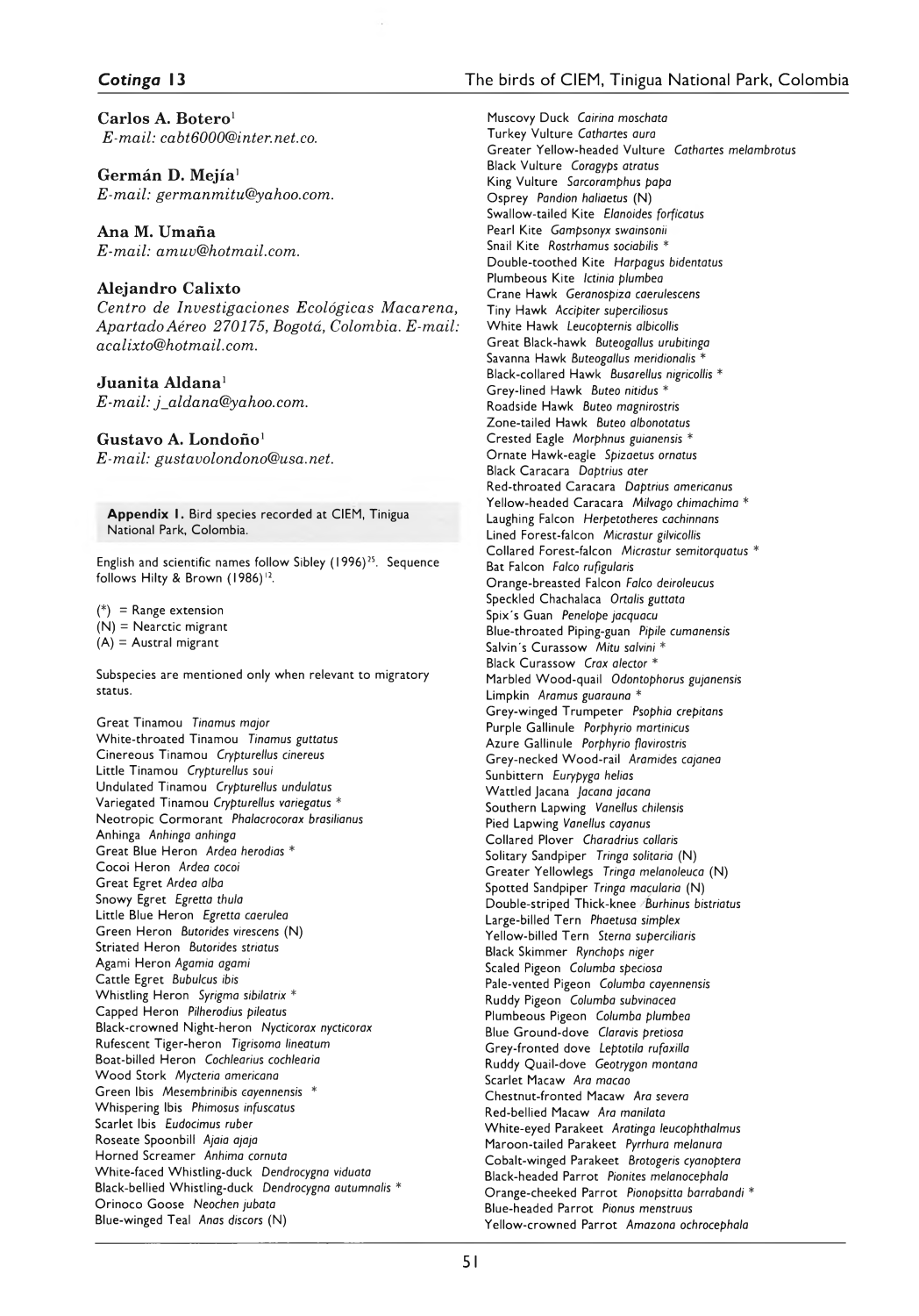# Cotinga 13

Mealy Parrot Amazona farinosa Black-billed Cuckoo Coccyzus erythropthalmus (N) Yellow-billed Cuckoo Coccyzus americanus (N) Dark-billed Cuckoo Coccyzus melacoryphus (A) Squirrel Cuckoo Piaya cayana Black-bellied Cuckoo Piaya melanogaster Little Cuckoo Piaya minuta Greater Ani Crotophaga major Smooth-billed Ani Crotophaga ani Striped Cuckoo Tapera naevia Hoatzin Obisthocomus hoazin Tropical Screech-owl Otus choliba Tawny-bellied Screech-owl Otus watsonii \* Spectacled Owl Pulsatrix perspicillata Ferruginous Pygmy-owl Glaucidium brasilianum Mottled Owl Strix virgata Oilbird Steatornis caripensis \* Great Potoo Nyctibius grandis Common Potoo Nyctibius griseus Sand-colored Nighthawk Chordeiles rupestris Nacunda Nighthawk Podager nacunda Pauraque Nyctidromus albicollis Ladder-tailed Nightjar Hydropsalis climacocerca \* White-collared Swift Streptoprocne zonaris Short-tailed Swift Chaetura brachyura Rufous-breasted Hermit Glaucis hirsuta Pale-tailed Barbthroat Threnetes leucurus Long-tailed Hermit Phaethornis superciliosus White-bearded Hermit Phaethornis hispidus Sooty-capped Hermit Phaethornis augusti<sup>3</sup> Reddish Hermit Phaethornis ruber \* Grey-chinned Hermit Phaethornis griseogularis Little Hermit Phaethornis longuemareus Grey-breasted Sabrewing Campylopterus largipennis White-necked Jacobin Florisuga mellivora Black-throated Mango Anthrocothorax nigricollis Festive Coquette Lophornis chalybeus \* Black-bellied Thorntail Popelairia langsdorffi \* Blue-tailed Emerald Chlorostilbon mellisugus Fork-tailed Woodnymph Thalurania furcata White-chinned Sapphire Hylocharis cyanus Golden-tailed Sapphire Chrysuronia oenone Versicolored Emerald Amazilia versicolor \* Glittering-throated Emerald Amazilia fimbriata Black-eared Fairy Heliothryx aurita Long-billed Starthroat Heliomaster longirostris \* Black-tailed Trogon Trogon melanurus White-tailed Trogon Trogon viridis Black-throated Trogon Trogon rufus \* Blue-crowned Trogon Trogon curucui \* Violaceus Trogon Trogon violaceus Ringed Kingfisher Megaceryle torquata Amazon Kingfisher Chloroceryle amazona Green Kingfisher Chlorocervle americana Green-and-rufous Kingfisher Chloroceryle inda American Pygmy Kingfisher Chloroceryle aenea Rufous-capped Motmot Baryphthengus ruficapillus Blue-crowned Motmot Momotus momota Brown Jacamar Brachygalba lugubris \* Yellow-billed Jacamar Galbula albirostris White-chinned lacamar Galbula tombacea Bronzy Jacamar Galbula leucogastra \* Great acamar lacamerops aureus White-necked Puffbird Notharchus macrorhynchus \* Pied Puffbird Notharchus tectus \* Chestnut-capped Puffbird Bucco macrodactylus Collared Puffbird Bucco capensis White-chested Puffbird Malacoptila fusca Lanceolated Monklet Micromonacha lanceolata

Brown Nunlet Nonnula brunnea Black-fronted Nunbird Monasa nigrifrons White-fronted Nunbird Monasa morphoeus Yellow-billed Nunbird Monasa flavirostris Swallow-winged Puffbird Chelidoptera tenebrosa Scarlet-crowned Barbet Capito aurovirens Black-spotted Barbet Capito niger Lemon-throated Barbet Eubucco richardsoni Chestnut-eared Aracari Pteroglossus castanotis Many-banded Araçari Pteroglossus pluricinctus Lettered Araçari Pteroglossus inscriptus Ivory-billed Aracari Pteroglossus azara Golden-collared Toucanet Selenidera reinwardtii Yellow-ridged Toucan Ramphastos culminatus Red-billed Toucan Ramphastos tucanus Rufous-breasted Piculet Picumnus rufiventris \* Lafresnaye's Piculet Picumnus lafresnayi \* Spot-breasted Woodpecker Colaptes punctigula Yellow-throated Woodpecker Piculus flavigula Golden-green Woodpecker Piculus chrysochloros Chestnut Woodpecker Celeus elegans Scaly-breasted Woodpecker Celeus grammicus Cream-colored Woodpecker Celeus flavus Ringed Woodpecker Celeus torquatus Lineated Woodpecker Dryocopus lineatus Yellow-tufted Woodpecker Melanerpes cruentatus Smoky-brown Woodpecker Veniliornis fumigatus \* Little Woodpecker Veniliornis passerinus Red-rumped Woodpecker Veniliornis kirkii \* Crimson-crested Woodpecker Campephilus melanoleucos Red-necked Woodpecker Campephilus rubricollis Plain-brown Woodcreeper Dendrocincla fuliginosa White-chinned Woodcreeper Dendrocincla merula \* Spot-throated Woodcreeper Deconychura stictolaema \* Olivaceous Woodcreeper Sittasomus griseicapillus Wedge-billed Woodcreeper Glyphorynchus spirurus Long-billed Woodcreeper Nasica longirostris \* Cinnamon-throated Woodcreeper Dendrexetastes rufigula \* Strong-billed Woodcreeper Xiphocolaptes promeropirhynchus \* Barred Woodcreeper Dendrocolaptes certhia Black-banded Woodcreeper Dendrocolaptes picumnus \* Straight-billed Woodcreeper Xiphorhynchus picus Spix's Woodcreeper Xiphorhynchus spixii Buff-throated Woodcreeper Xiphorhynchus guttatus Curve-billed Scythebill Campylorhamphus procurvoides \* Dusky Spinetail Synallaxis moesta Plain-crowned Spinetail Synallaxis gujanensis Ruddy Spinetail Synallaxis rutilans Chestnut-winged Hookbill Ancistrops strigilatus Striped Woodhaunter Hyloctistes subulatus Cinnamon-rumped Foliage-gleaner Philydor pyrrhodes \* Chestnut-winged Foliage-gleaner Philydor erythropterus \* Rufous-tailed Foliage-gleaner Philydor ruficaudatus Olive-backed Foliage-gleaner Automolus infuscatus Ruddy Foliage-gleaner Automolus rubiginosus \* Buff-throated Foliage-gleaner Automolus ochrolaemus Chestnut-crowned Foliage-gleaner Automolus rufipileatus \* Plain Xenops Xenops minutus Short-billed Leaftosser Sclerurus rufigularis Black-tailed Leaftosser Sclerurus caudacutus Fasciated Antshrike Cymbilaimus lineatus Great Antshrike Taraba major Bar-crested Antshrike Thamnophilus multistriatus \* Lined Antshrike Thamnophilus tenuepunctatus Plain-winged Antshrike Thamnophilus schistaceus Mouse-colored Antshrike Thamnophilus murinus Eastern Slaty-antshrike Thamnophilus punctatus \* Amazonian Antshrike Thamnophilus amazonicus Dusky-throated Antshrike Thamnomanes ardesiacus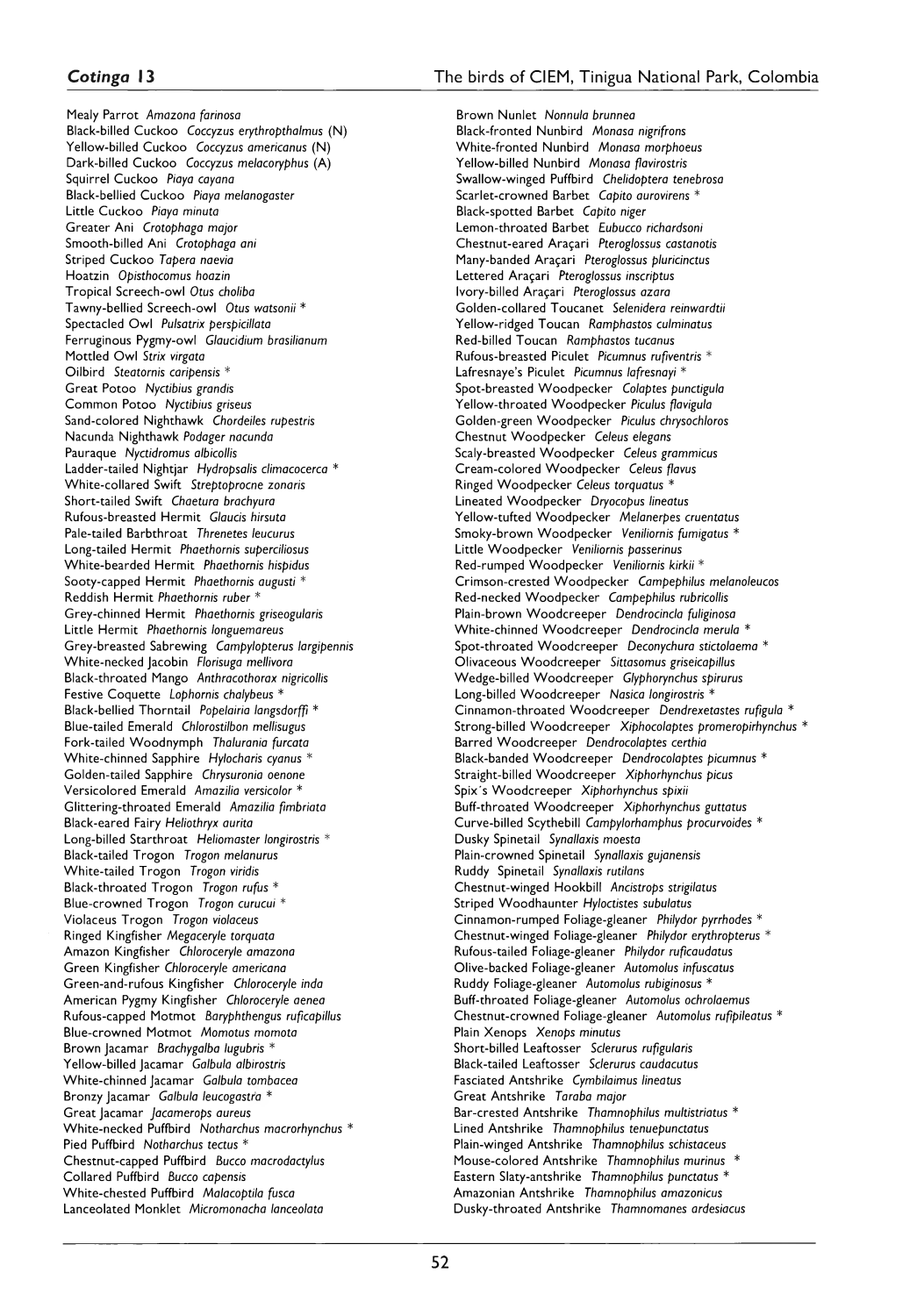C in ereous A ntshrike *Thamnomanes caesius* Pygmy A ntw ren *Myrmotherula brachyura* Streaked A ntw ren *Myrmotherula surinamensis* Cherrie's Antwren *Myrmotherula cherriei* \* Plain-throated A ntw ren *Myrmotherula hauxwelli* Stripe-throated Antwren *Myrmotherula haematonota* \* Rufous-tailed A ntw ren *Myrmotherula erythrura* \* Ornate Antwren Myrmotherula ornata W hite-flanked A ntw ren *Myrmotherula axillaris* Slaty Antwren *Myrmotherula schisticolor* Long-winged A ntw ren *Myrmotherula longipennis* \* Rio Suno A ntw ren *Myrmotherula sunensis\** G rey A ntw ren *Myrmotherula menetriesii* Banded A ntbird *Dichrozona cincta* W hite-fringed A ntw ren *Formicivora grísea* \* Striated Antbird *Drymophila devillei* G rey A ntbird *Cercomacra cinerascens* Dusky A ntbird *Cercomacra tyrannina* Blackish A ntbird *Cercomacra nigrescens* \* Black A ntbird *Cercomacra serva \** Jet A ntbird *Cercomacra nigricans* W h ite-b ro w ed A ntbird *Myrmoborus leucophrys* Black-faced A ntbird *Myrmoborus myotherinus* W arbling A ntbird *Hypocnemis cantator* Spot-w inged A ntbird *Percnostola leucostigma* Silvered A ntbird *Sclateria naevia \** White-shouldered Antbird *Myrmeciza melanoceps* B lack-throated A ntbird *Myrmeciza atrothorax* W hite-plum ed A ntbird *Pithys albifrons* White-cheeked Antbird *Gymnopithys leucaspis* H airy-crested A ntbird *Rhegmatorhina melanosticta* \* B lack-spotted Bare-eye *Phlegopsis nigromaculata* \* R eddish-winged Bare-eye *Phlegopsis erythroptera* \* Spot-backed A ntbird *Hylophylax naevia* D ot-backed A ntbird *Hylophylax punctulata* \* Scale-backed A ntbird *Hylophylax poecilinota* Striated Antthrush *Chamaeza nobilis* \* Rufous-capped A ntthrush *Formicarius colma* Black-faced A ntthrush *Formicarius analis* Thrush-like A ntpitta *Myrmothera campanisona* G olden-headed Manakin *Pipra erythrocephala* B lue-crow ned Manakin *Lepidothrix coronata* W ire-tailed Manakin *Pipra filicauda* W h ite-b eard ed Manakin *Manacus manacus* Striped Manakin *Machaeropterus regulus* G reen Manakin *Chloropipo holochlora* D w arf Tyrant-M anakin *Tyranneutes stolzmanni* Thrush-like Schiffornis *Schiffornis turdinus* \* White-browed Purpletuft *Iodopleura isabellae* \* Scream ing Piha *Lipaugus vociferans* C h estn u t-cro w n ed Becard *Pachyramphus castaneus* W hite-w inged Becard *Pachyramphus polychopterus* P ink-throated Becard *Pachyramphus minor* Black-tailed Tytira *Tytira cayana* Black-crowned Tytira *Tytira inquisitor* Purple-throated Cotinga *Porphyrolaema porphyrolaema* \* P lum -throated C otinga *Cotinga maynana \** Spangled C otinga *Cotinga cayana* B are-necked Fruitcrow *Gymnoderus foetidus* Purple-throated Fruitcrow *Querula purpurata* A m azonian U m brellabird *Cephalopterus ornatus* S lender-footed T yrannulet *Zimmerius gracilipes* \* Southern Beardless-tyrannulet *Camptostoma obsoletum* M ouse-colored Tyrannulet *Phaeomyias murina* \* Y ellow -crow ned Tyrannulet *Tyrannulus elatus* F o rest Elaenia *Myiopagis gaimardii* Small-billed Elaenia *Elaenia parvirostris* (A) M ottle-backed Elaenia *Elaenia gigas* O chre-bellied Flycatcher *Mionectes oleagineus*

Slaty-capped Flycatcher *Leptopogon superciliaris* \* Sepia-capped Flycatcher *Leptopogon amaurocephalus* Yellow T yrannulet *Capsiempis flaveola* \* Ringed A ntpipit *Corythopis torquata* \* Short-tailed Pygmy-tyrant *Myiornis ecaudatus* \* Y ellow -brow ed T ody-Flycatcher *Todirostrum chrysocrotaphum* Common Tody-flycatcher *Todirostrum cinereum* Slate-headed Tody-Flycatcher *Todirostrum sylvia* \* R usty-fronted Tody-Flycatcher *Todirostrum latirostre* \* Brownish Flycatcher *Cnipodectes subbrunneus* Rufous-tailed Flatbill *Ramphotrigon ruficauda* \* Large-headed Flatbill *Ramphotrigon megacephala* \* O livaceous Flatbill *Rhynchocyclus olivaceus* G rey-crow ned Flycatcher *Tolmomyias poliocephalus* Y ellow -breasted Flycatcher *Tolmomyias flaviventris* G olden-crow ned Spadebill *Platyrinchus coronatus* \* Royal Flycatcher *Onychorhynchus coronatus* \* Ruddy-tailed Flycatcher *Myiobius erythrurus* Sulphur-rum ped Flycatcher *Myiobius barbatus* Drab Water-tyrant Ochthornis littoralis Pied Water-tyrant *Fluvicola pica* \* Long-tailed T yrant *Colonia colonus* \* B right-rum ped Attila *Attila spadiceus* \* C innam on A ttila *Attila cinnamomeus* \* Greyish M ourner *Rhytipterna simplex* C in ereous M ourner *Laniocera hypopyrra* Sirystes *Sirystes sibilator* \* Short-crested Flycatcher *Myiarchus ferox* Brown-crested Flycatcher *Myiarchus tyrannulus* \* G reat Kiskadee *Pitangus sulphuratus* Lesser Kiskadee *Philohydor lictor* Boat-billed Flycatcher *Megarynchus pitangua* Rusty-m argined Flycatcher *Myiozetetes cayanensis* Social Flycatcher *Myiozetetes similis* G rey-capped Flycatcher *M yiozetetes granadensis* Streaked Flycatcher *Myiodynastes maculatus solitarius* (A) G olden-crow ned Flycatcher *Myiodynastes chrysocephalus* \* Piratic Flycatcher *Legatus leucophaius* Variegated Flycatcher *Empidonomus varius* (A) Sulphury Flycatcher *Tyrannopsis sulphurea* Fork-tailed Flycatcher *Tyrannus savana* Eastern Kingbird *Tyrannus tyrannus* (N) Tropical Kingbird *Tyrannus melancholicus* W hite-w inged Swallow *Tachycineta albiventer* B row n-chested Martin *Progne tapera fusca* (A) W hite-banded Swallow *Atticora fasciata* W hite-thighed Swallow *Neochelidon tibialis* S outhern Rough-winged Swallow *Stelgidopteryx ruficollis* V iolaceous Jay *Cyanocorax violaceus* Black-capped D onacobius *Donacobius atricapillus* Thrush-like Wren *Campylorhynchus turdinus* Coraya Wren Thryothorus coraya House Wren *Troglodytes aedon* White-breasted Wood-wren *Henicorhina leucosticta* Southern Nightingale-Wren *Microcerculus marginatus* Tropical Mockingbird *Mimus gilvus* Sw ainson's Thrush *Catharus ustulatus* (N) Pale-eyed Thrush *Platycichla leucops \** Black-billed Thrush *Turdus ignobilis* Lawrence's Thrush *Turdus lawrencii* \* Bare-eyed T hrush *Turdus nudigenis \** White-necked Thrush *Turdus albicollis* Long-billed G natw ren *Ramphocaenus melanurus \** Tropical Gnatcatcher Polioptila plumbea<sup>\*</sup> R ufous-brow ed P eppershrike *Cyclarhis gujanensis* R ed-eyed V ireo *Vireo olivaceus* (N) Brown-headed Greenlet *Hylophilus brunneiceps* \* Taw ny-crow ned G reen let *Hylophilus ochraceiceps* Shiny C ow bird *Molothrus bonariensis*